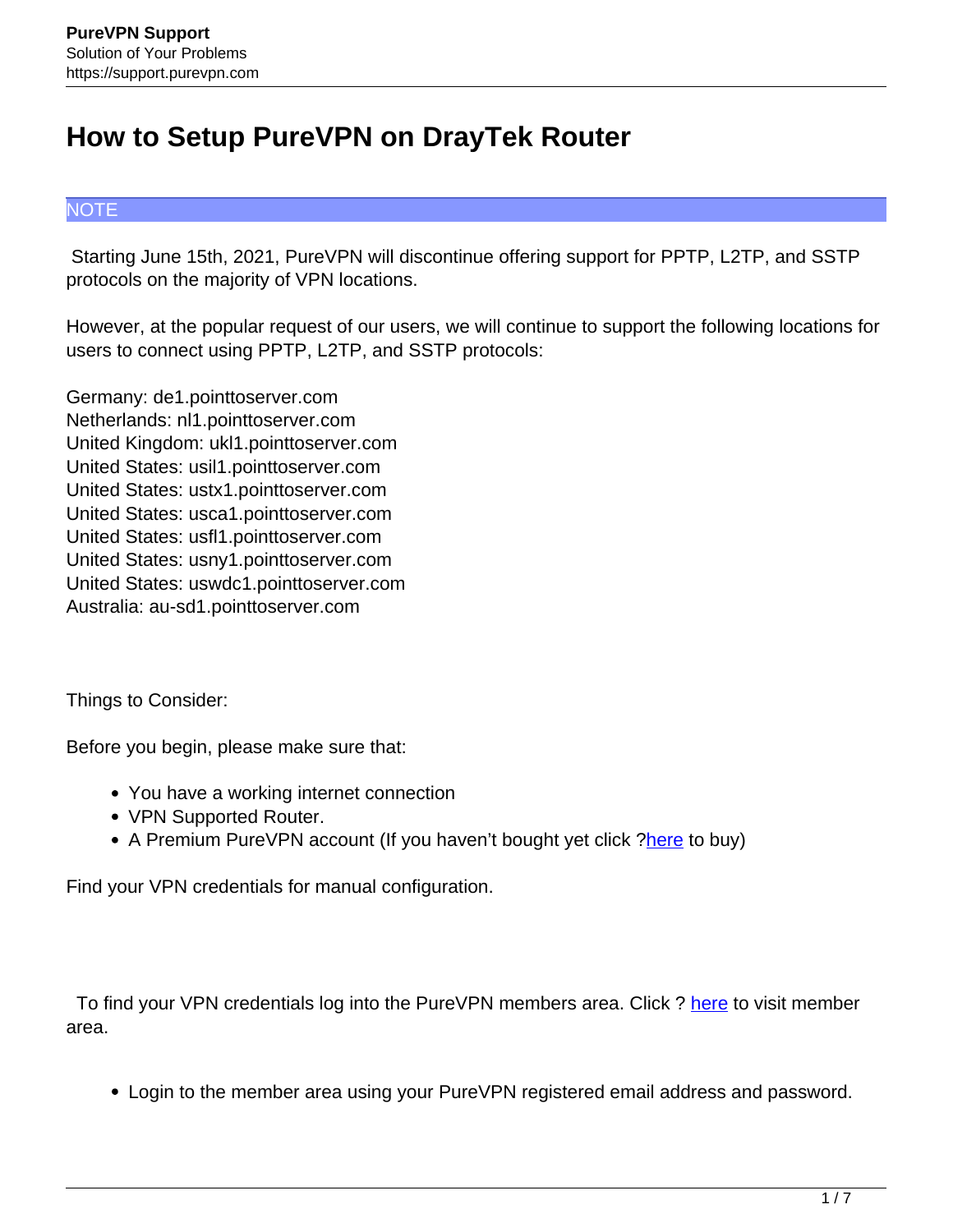|                                                                                                        | <b>PUREVPN</b>                           |
|--------------------------------------------------------------------------------------------------------|------------------------------------------|
| Log in to a safer                                                                                      | ► Enter your email/username              |
| internet world                                                                                         | $\odot$<br>O <sub>T</sub> Enter password |
| Download PureVPN apps on all your devices, and stay<br>secure on 6500+ servers from anywhere, anytime. | Forgot your password?                    |
|                                                                                                        | Login                                    |
|                                                                                                        | Don't have an account yet? Sign up       |
|                                                                                                        |                                          |

From manage account section, go to the **subscriptions** tab.

| PUREVPN                       | <b>Manage Account</b><br>Manage your account details and preferences at one place.                                       |                        |                                                    |
|-------------------------------|--------------------------------------------------------------------------------------------------------------------------|------------------------|----------------------------------------------------|
| $\frac{1}{40}$ Manage account |                                                                                                                          |                        |                                                    |
| 圓<br>Subscriptions            | Name:                                                                                                                    |                        |                                                    |
| $\frac{6}{20}$ Upgrade Plan   | Email:                                                                                                                   |                        |                                                    |
| $\mathbb{F}$<br>Downloads     | Password: ***************                                                                                                | <b>Change password</b> | <b>Refer a friend</b><br>Gift free VPN accounts to |
| $\odot$<br>Help desk          | Subscriptions: 1                                                                                                         | See all subscriptions  | your friends and family.                           |
| ₩<br>Refer a friend           | We value feedback and suggestions from our customers. Join our Slack group to directly contribute to improve our product |                        | Share now                                          |
| ⊕<br>Affiliates               | experience.                                                                                                              | Join us on Slack group |                                                    |
| ⇧<br><b>Business</b>          | Please check the box if you do not wish to receive email offers and<br>other marketing emails relevant to PureVPN.       |                        |                                                    |
|                               | Logout                                                                                                                   |                        |                                                    |

On Subscription tab scroll down to be able to view your VPN credentials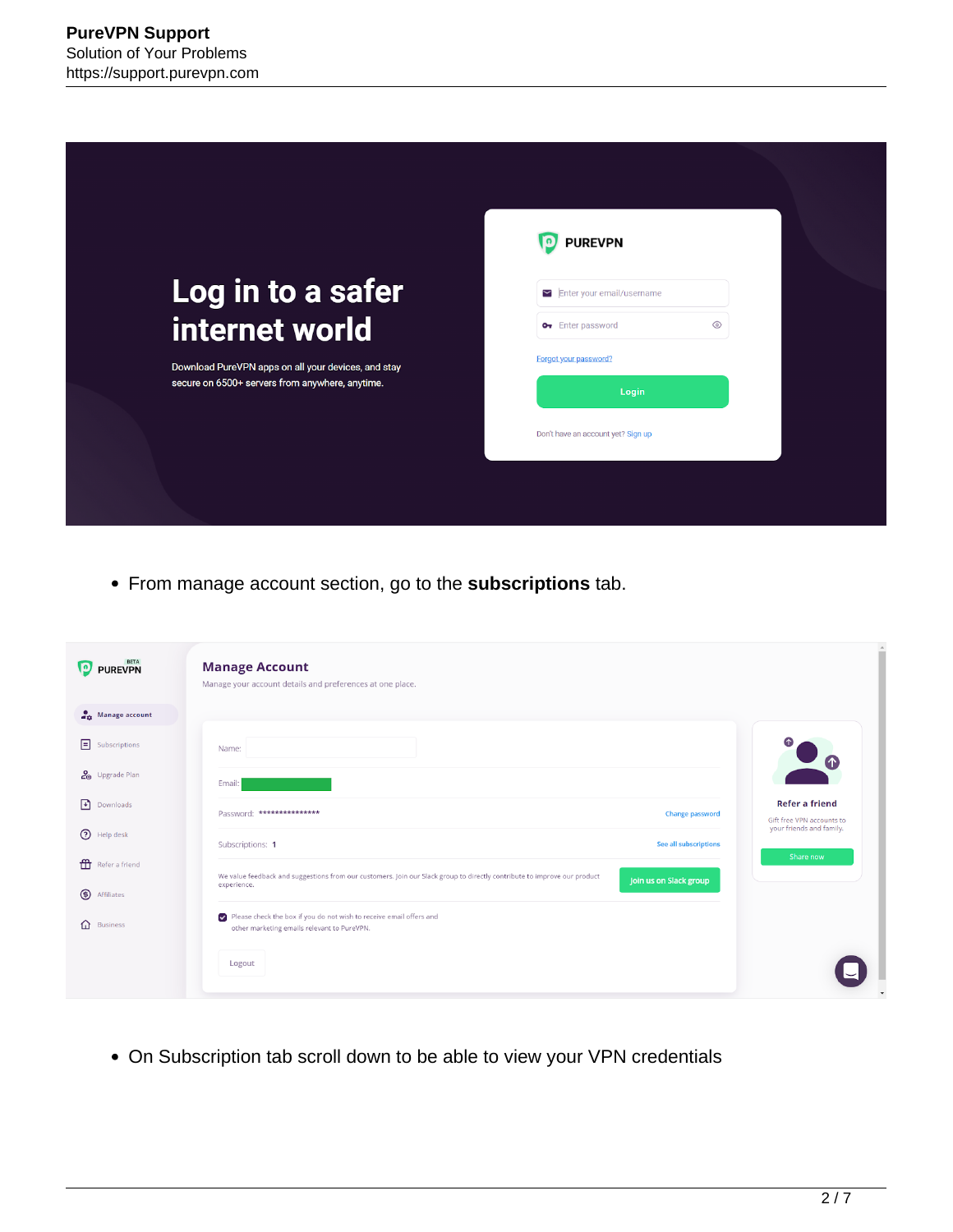- You will be able to see and copy your VPN credentials.
- Note down your PureVPN username and click the Eye icon to make your password visible and use it in the manual configuration.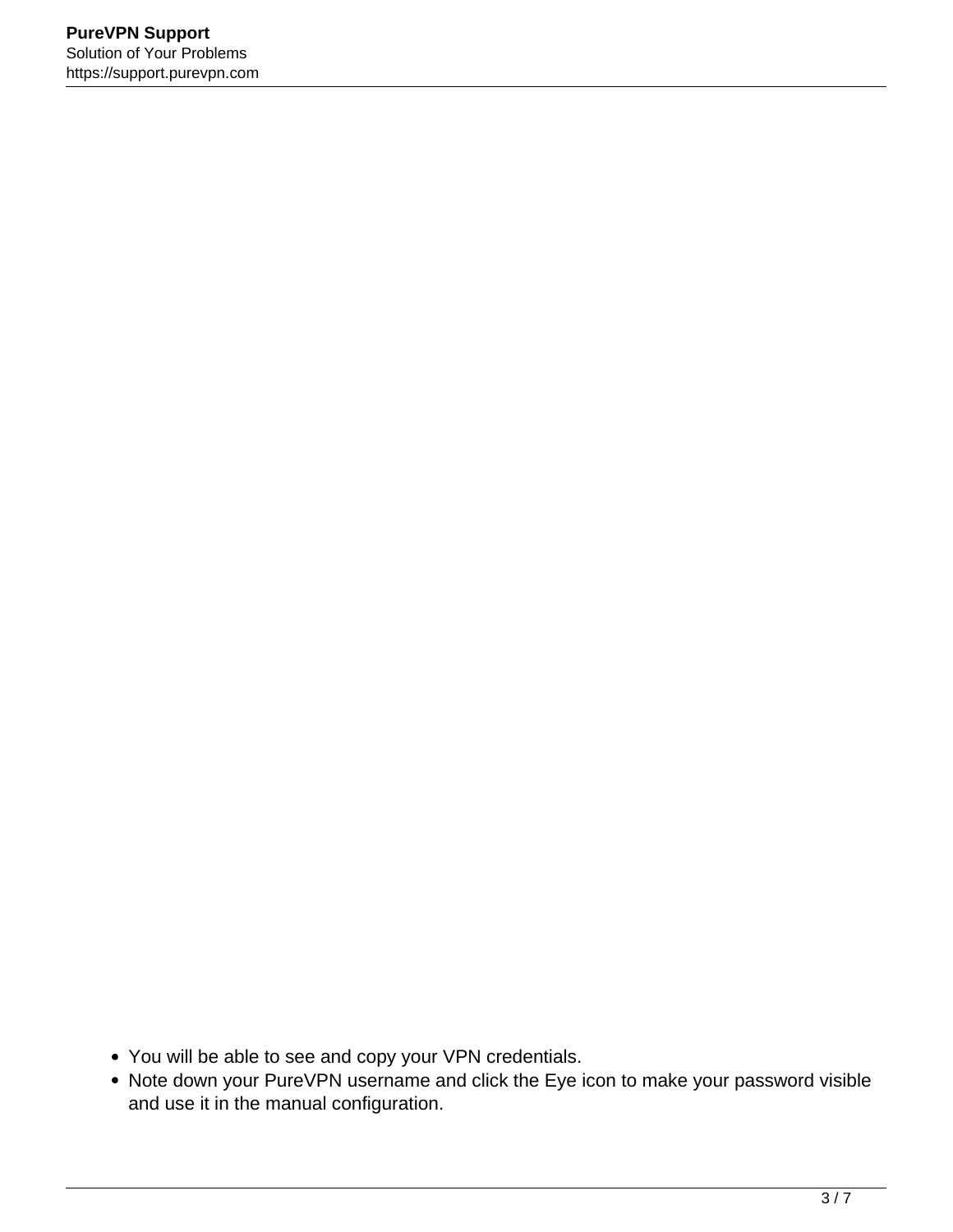How to connect PureVPN manually on DrayTek Router.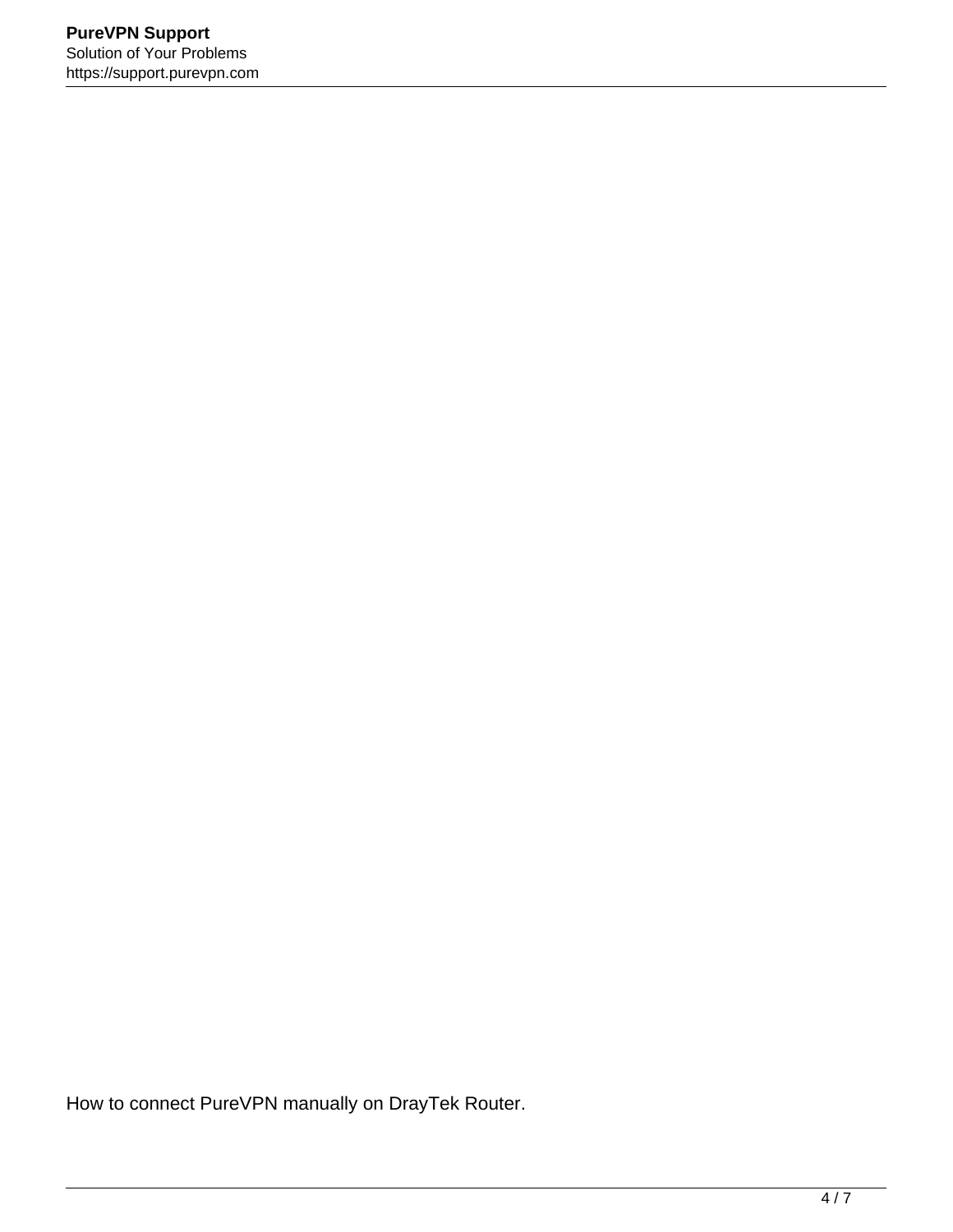To start setting up a VPN on a tp-link router you first have to connect to it. For that, you have to put in your browser the following address: http://192.168.0.1 (If this doesn't work, please consult your router's manual to find what is the Default Gateway Address). Enter your router's username and password and click Login.

> Select LAN to LAN in the submenu Common Settings Enter your Profile Name Choose Enable this profile Call direction: Choose Dial-out and keep it on Always on Dial-Out Settings Choose PPTP Enter your PureVPN credentials. Here is how you can ?find your VPN credentials. PPP Authentication: PAP/CHAP/MS-CHAP/MS-CHAPv2 VJ Compression: Off

| Vigor 2830 Series<br><b>ADSL2+ Security Firewall</b>                                                                                                                                          |                                                                                                                                                                                                                        |                                                                                                                                                                  |
|-----------------------------------------------------------------------------------------------------------------------------------------------------------------------------------------------|------------------------------------------------------------------------------------------------------------------------------------------------------------------------------------------------------------------------|------------------------------------------------------------------------------------------------------------------------------------------------------------------|
| <b>Off</b><br>$\cdot$ R6                                                                                                                                                                      | VPN and Remote Access >> LAN to LAN                                                                                                                                                                                    |                                                                                                                                                                  |
| <b>Wizards</b><br><b>Online Status</b><br><b>WAN</b><br>LAN<br><b>Load-Balance/Route Policy</b><br><b>NAT</b><br><b>Firewall</b><br><b>User Management</b>                                    | Profile Index: 1<br>1. Common Settings<br>Call Direction<br>Profile Name<br>PureVPN<br>Always on<br>P Enable this profile<br><b>MARKETING COM</b><br>VPN Dial-Out Through<br>WAN1 First<br>PING to the IP<br>$\bullet$ | Both ® Dial-Out<br><b>Dial-In</b><br>G.<br>second(s)<br>Enable PING to keep IPsec tunnel alive                                                                   |
| <b>Objects Setting</b><br><b>CSM</b><br><b>Bandwidth Management</b><br><b>VPN and Remote Access</b>                                                                                           | Netbios Naming Packet + Pass Block<br>Multicast via VPN<br>Pass Block<br>(for some IGMP, IP-Camera, DHCP Relayetc.)<br>2. Dial-Out Settings                                                                            |                                                                                                                                                                  |
| <b>PPP General Setup</b><br><b>Littee General Setup</b><br><b>Di Bread Peer Identity</b><br>LAN to LAN<br><b>ICH TOTING Mensey</b><br>Connection Manageme                                     | Type of Server Lam calling<br>Username<br><b>PPTP</b><br><b>News High ne</b><br>L2TP with IPsec Policy None<br>÷<br>VJ Compression                                                                                     | purevpn0s123456<br>Password(Max 15 char)<br>********<br>PPP Authentication<br>PAP/CHAP/MS-CHAP/MS-CHAPv2 +<br>O On @ Off                                         |
| <b>Certificate Management</b><br><b>VolP</b><br><b>Wireless LAN</b><br><b>SSL VPN</b><br><b>USB Application</b><br><b>System Maintenance</b><br><b>Diagnostics</b><br><b>External Devices</b> | Server IP/Host Name for VPN.<br>(such as draytek.com or 123.45.67.89)<br>us1.purevpn.net<br>Peer ID<br>Local ID                                                                                                        | <b>IKE Authentication Method</b><br>Pre-Shared Key<br>IKE Pre-Shared Key<br>Digital Signature(X.509)<br>None<br>$\mathbf{w}$ :<br>Alternative Subject Name First |
| <b>Support Area</b><br><b>Product Registration</b><br>Logout<br><b>All Rights Reserved.</b>                                                                                                   | * Medium(AH)<br>Advanced                                                                                                                                                                                               | Subject Name First<br>Local Certificate<br>None<br>Ψ.<br><b>IPsec Security Method</b><br>High(ESP) DES without Authentication .                                  |
|                                                                                                                                                                                               |                                                                                                                                                                                                                        | Index(1-15) in Schedule Setup:                                                                                                                                   |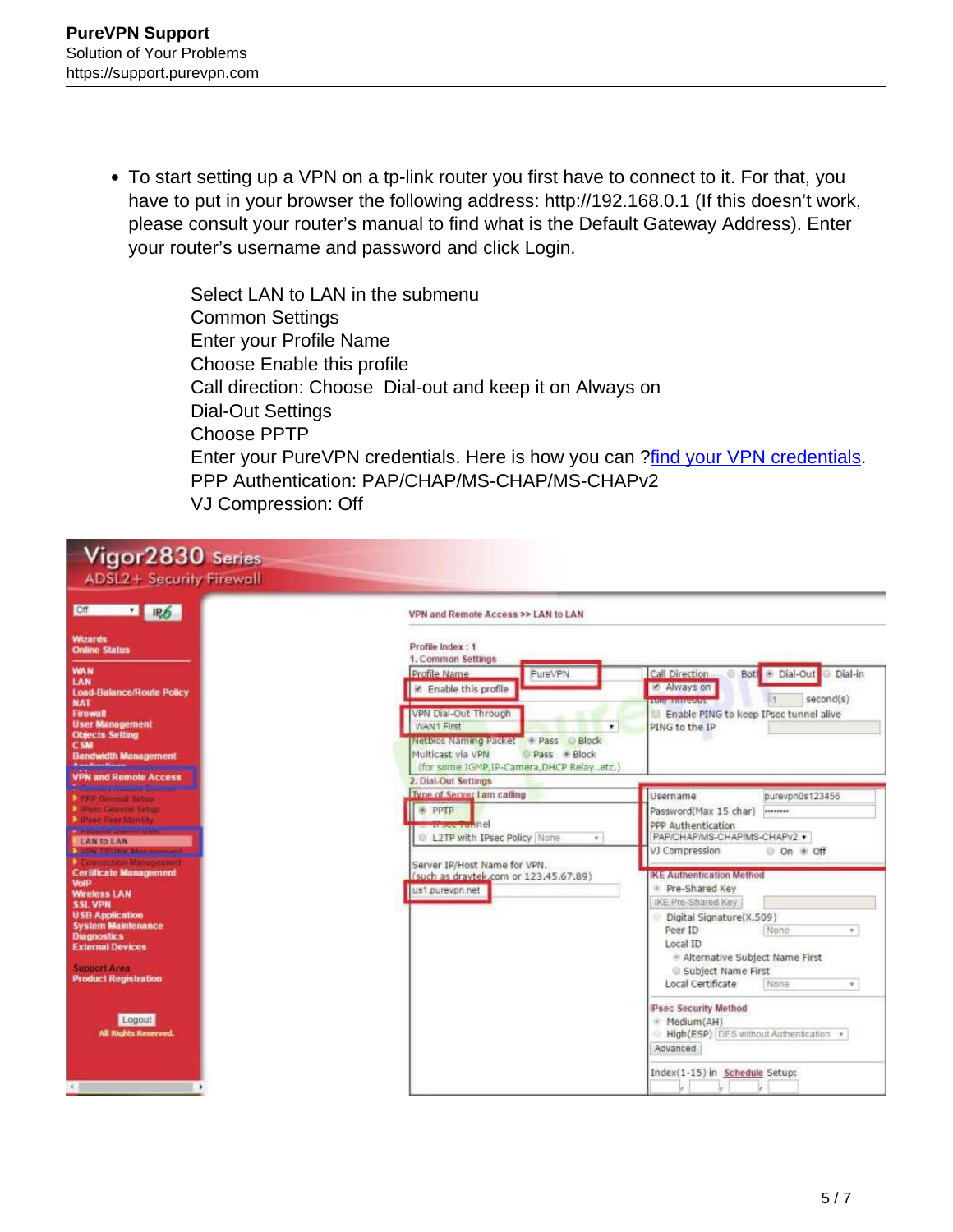• TCP/IP Network Settings

Choose Change default route to this VPN tunnel (Only single WAN support) Lastly, Select OK to complete the process!

| Vigor2830 Series<br><b>ADSL2+ Security Firewall</b>                                                                                                                                                                                                                                                                                                                                                                                                                                                                                                                                                                          |                                                                                                                                                                                                                                                                                                                                                                                                                                                                                                                                                                                                                                                                                | <b>Dray</b> Tek |
|------------------------------------------------------------------------------------------------------------------------------------------------------------------------------------------------------------------------------------------------------------------------------------------------------------------------------------------------------------------------------------------------------------------------------------------------------------------------------------------------------------------------------------------------------------------------------------------------------------------------------|--------------------------------------------------------------------------------------------------------------------------------------------------------------------------------------------------------------------------------------------------------------------------------------------------------------------------------------------------------------------------------------------------------------------------------------------------------------------------------------------------------------------------------------------------------------------------------------------------------------------------------------------------------------------------------|-----------------|
| of $\sqrt{100}$<br><b>Wizards</b><br><b>Online Status</b><br><b>WAN</b><br>LAN<br><b>Load-Balance/Route Policy</b><br><b>NAT</b><br><b>Firewall</b><br><b>User Management</b><br><b>Objects Setting</b><br><b>CSM</b><br><b>Bandwidth Management</b><br><b>Applications</b><br><b>VPN and Remote Access</b><br><b>Nemote Access Control</b><br>ppp General Setup<br><b>DiParc General Setup</b><br><b>Diffused Peer Identity</b><br><b>Comote Diskin User</b><br>LAN to LAN<br><b>NPN TRUNK Management</b><br>Connection Management<br><b>Certificate Management</b><br><b>VolP</b><br><b>Wireless LAN</b><br><b>SSL VPN</b> | Medium(AH)<br>High(ESP) DES without Authentication *<br>Advanced<br>Index(1-15) in Schedule Setup:<br>3. Dial-In Settings<br>Allowed Dial-In Type<br>Username<br>777<br>$\nu$ pp $\neg$<br>Password(Max 11 char)<br><b>2</b> IPsec Tunnel<br>VJ Compression<br>® On ⊙ Off<br>C L2TP with IPsec Policy None<br>$\mathbf{v}$<br><b>IKE Authentication Method</b><br>Pre-Shared Key<br>Specify Remote VPN Gateway<br>IKE Pre-Shared Key<br>Peer VPN Server IP<br>Digital Signature(X.509)<br>None +<br>or Peer ID<br>Local ID<br><sup>®</sup> Alternative Subject Name First<br>Subject Name First<br><b>IPsec Security Method</b><br>Medium(AH)<br>High(ESP)<br>DES # 3DES # AES |                 |
| <b>USB Application</b><br><b>System Maintenance</b><br><b>Diagnostics</b><br><b>External Devices</b><br><b>Support Area</b><br><b>Product Registration</b><br>Logout<br><b>All Rights Reserved.</b><br>$-1.11$                                                                                                                                                                                                                                                                                                                                                                                                               | 4. GRE over IPsec Settings<br>Enable IPsec Dial-Out function GRE over IPsec<br>My GRE IP<br>Peer GRE IP<br>Logical Traffic<br>5. TCP/IP Network Settings<br><b>RIP Direction</b><br>0.0.0.0<br>Disable<br>My WAN IP<br>From first subnet to remote network, you have to<br>Remote Gateway IP<br>0.0.0.0<br>do<br>Remote Network IP<br>0.0.0.0<br>Route ·<br>255 255 255.0<br>Remote Network Mask<br>Local Network IP<br>192.168.1.1<br>Change default route to this VPN tunnel (Only<br>single WAN supports this )<br>Local Network Mask<br>255 255 255.0<br>More.                                                                                                             | $\cdot$         |
| Admin mode<br><b>Status: Ready</b>                                                                                                                                                                                                                                                                                                                                                                                                                                                                                                                                                                                           | Cancel<br>Clear                                                                                                                                                                                                                                                                                                                                                                                                                                                                                                                                                                                                                                                                |                 |

That's about it. Enjoy total and unlimited internet freedom with PureVPN!